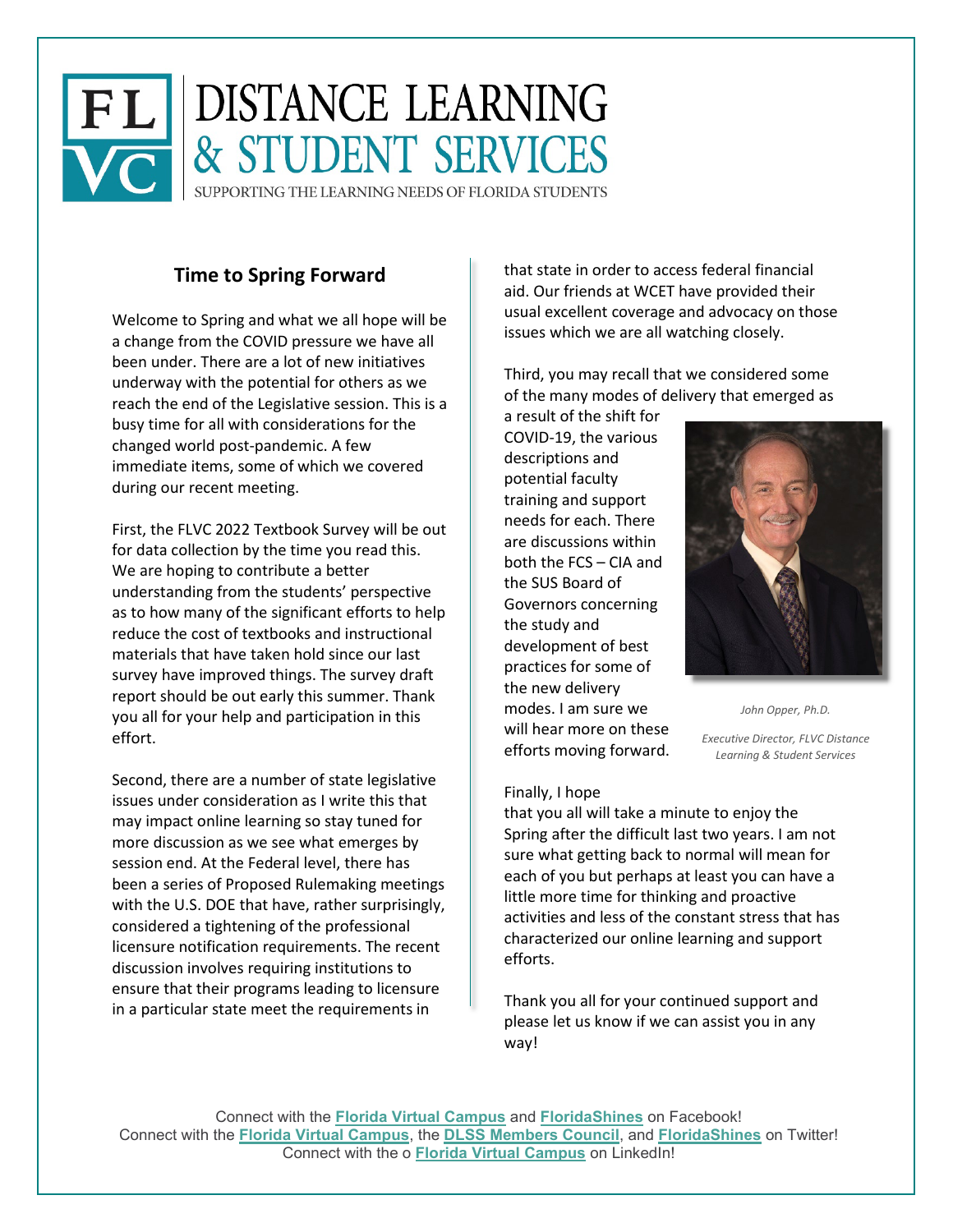

# **College 101 webinar series held in February**

Thousands attended five College 101 events held virtually in September and October that gave students "College 101: Think It, Plan It, Do It" – a series of free, informational webinars for everyone from students preparing for high school to adults looking to advance their careers – were held each week during February. Fifteen educational organizations from across Florida partnered to offer the series.

The first webinar was designed for adults interested in returning to school to earn a college degree, certificate, or other credential to help advance their career or prepare for a new one. Experts shared information on how to start the process to reenroll, course options, admissions requirements, the factors that influence college choice and financial aid.

The second webinar, for high school seniors and their parents, gave a detailed overview of the Free Application for Federal Student Aid and the many other types of aid available to help pay for college. This webinar also helped students understand complex financial aid offer letters and how to navigate the verification process.

The third College 101 webinar was designed for high school juniors, sophomores, and freshmen to help them get ready for their senior year and explore post-graduation options, including college, workforce, and the military. Students who attended were provided with checklists of what they should be doing each year of high school to prepare for college.

The final webinar was designed for middle school eighth graders and their parents to prepare them for high school and give them tips on how to chart a path toward college, and beyond.

To view the video recordings of all four webinars, visit [https://www.floridashines.org/go-to-college/get](https://www.floridashines.org/go-to-college/get-ready-for-college/college-101-event)[ready-for-college/college-101-event.](https://www.floridashines.org/go-to-college/get-ready-for-college/college-101-event)

#### **RESTrofit project underway to strengthen connections to FloridaShines**

The FLVC is actively working on the RESTrofit effort, to connect Florida's public colleges and universities with upgraded technology, moving from older EDI technology to a RESTful API platform. This effort will allow institutions to maintain and strengthen their connections to FloridaShines.

Seven institutions were already using the API platform Illuminate so they have simply migrated from Illuminate to connect with FLVC directly API.

The other 33 colleges and universities will need to be upgraded from EDI to REST technology. Two pilot programs to start this process are already underway with Valencia College and Florida State University. Valencia College is already live with the upgraded technology and Florida State University's upgrade is slated to be completed by June. Once these pilots are completed, FLVC will be reaching out to other institutions to begin these improvements.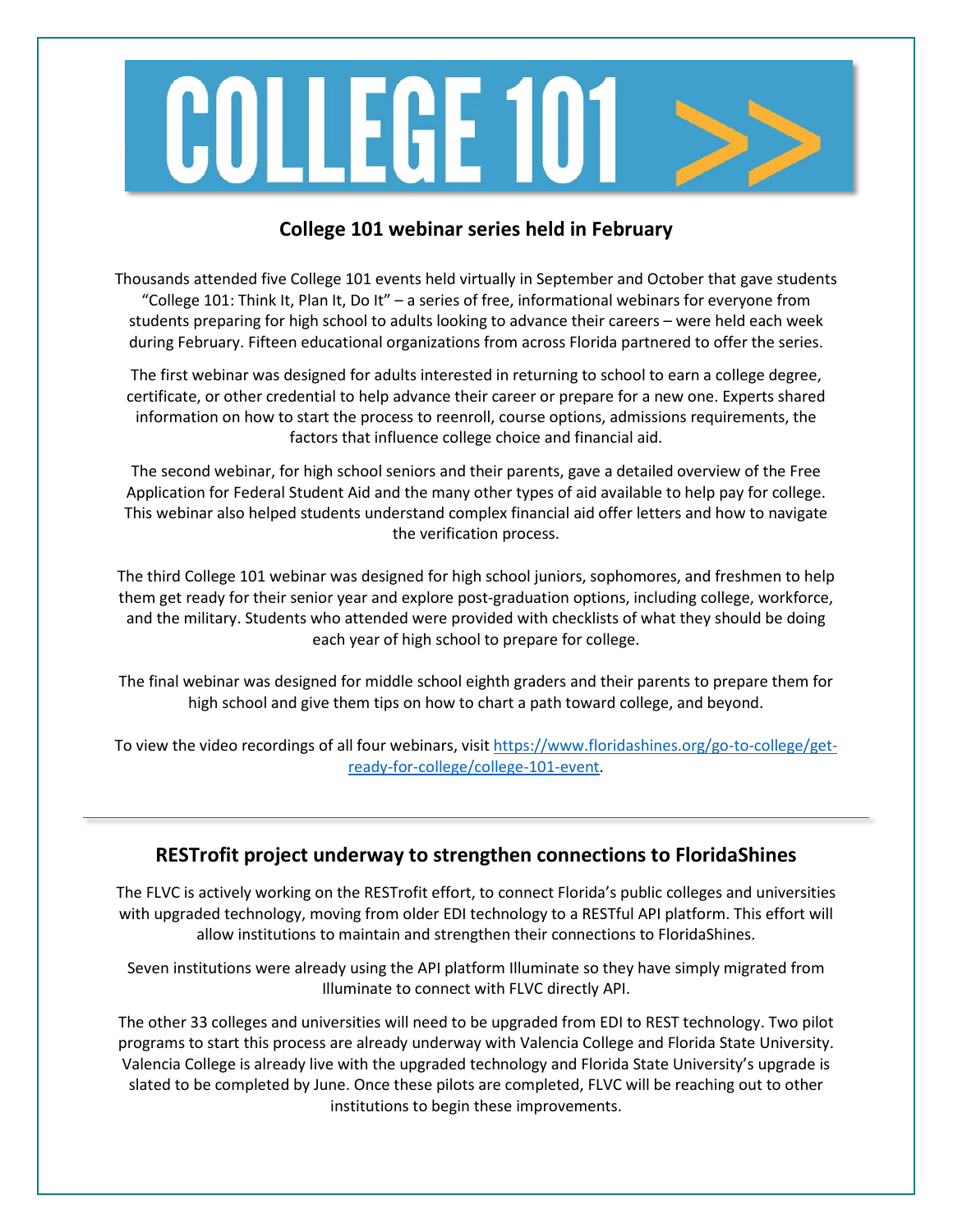# **Transient Student Admissions Applications**

To assist students in the completion of their degree requirements, your institutions approved 5,514 Transient Student Applications for this past Fall Term (August 2021 - December 2021). There have been 1,114 applications approved for this Spring term (2022) with more every day. Thank you for supporting the mission of the Florida Virtual Campus and being a part of the Transient Admissions Application process to support your students. Please do not hesitate to contact the Florida Virtual Campus Help Desk, throughout the semester, for further assistance.

# **Education news from Florida and Beyond**

## *The Future of Education?*

Many of you will remember our last Summit on the Future of Higher Education where many of the unescapable factors facing higher education that would push change were discussed. Among those were a weakening financial/business model, shifting demographics, enrollment pressures and competition from outside players in the market. We have begun to see some of the impacts of those already. Due to enrollment declines and fiscal pressures, the State of Connecticut began to look at options for its college system in 2018. One idea was to merge them all into a single college with branch campuses. As the recent article in Inside Higher Education reports, that option seems to have cleared any hurdles with their accreditor. Looks like major changes are happening in the near future for the Connecticut college system. Read here:

[https://www.insidehighered.com/news/2022/0](https://www.insidehighered.com/news/2022/03/09/accreditor-approves-connecticut-community-colleges-merger) [3/09/accreditor-approves-connecticut](https://www.insidehighered.com/news/2022/03/09/accreditor-approves-connecticut-community-colleges-merger)[community-colleges-merger](https://www.insidehighered.com/news/2022/03/09/accreditor-approves-connecticut-community-colleges-merger)

**Florida colleges and universities continue to shine in U.S. News and World Report's annual ranking of online programs** The University of Florida tied for first for best online bachelor's programs in the country while the University of Central Florida tied for seventh with two other universities. Daytona State College, Pensacola State College and the University of North Florida were featured in the top 50.

Congratulations to these institutions! Read the full list

here: [https://www.usnews.com/education/onli](https://www.usnews.com/education/online-education/articles/us-news-ranks-best-online-programs) [ne-education/articles/us-news-ranks-best](https://www.usnews.com/education/online-education/articles/us-news-ranks-best-online-programs)[online-programs](https://www.usnews.com/education/online-education/articles/us-news-ranks-best-online-programs)

#### **Drop in college enrollment threatens to cause long-term economic, social consequences**

The latest decline in college enrollment could have far-reaching consequences including reductions in earnings, health, life expectancy and tax revenue.

Read in The Washington

Post: [https://apple.news/AqwhSX9STRIWMzwa](https://apple.news/AqwhSX9STRIWMzwa4X-ciGA) [4X-ciGA](https://apple.news/AqwhSX9STRIWMzwa4X-ciGA)

#### **New research shows how bad the pandemic has been for student mental health.** Read in Education

Week: [https://www.edweek.org/leadership/ne](https://www.edweek.org/leadership/new-research-shows-how-bad-the-pandemic-has-been-for-student-mental-health/2022/01) [w-research-shows-how-bad-the-pandemic-has](https://www.edweek.org/leadership/new-research-shows-how-bad-the-pandemic-has-been-for-student-mental-health/2022/01)[been-for-student-mental-health/2022/01](https://www.edweek.org/leadership/new-research-shows-how-bad-the-pandemic-has-been-for-student-mental-health/2022/01)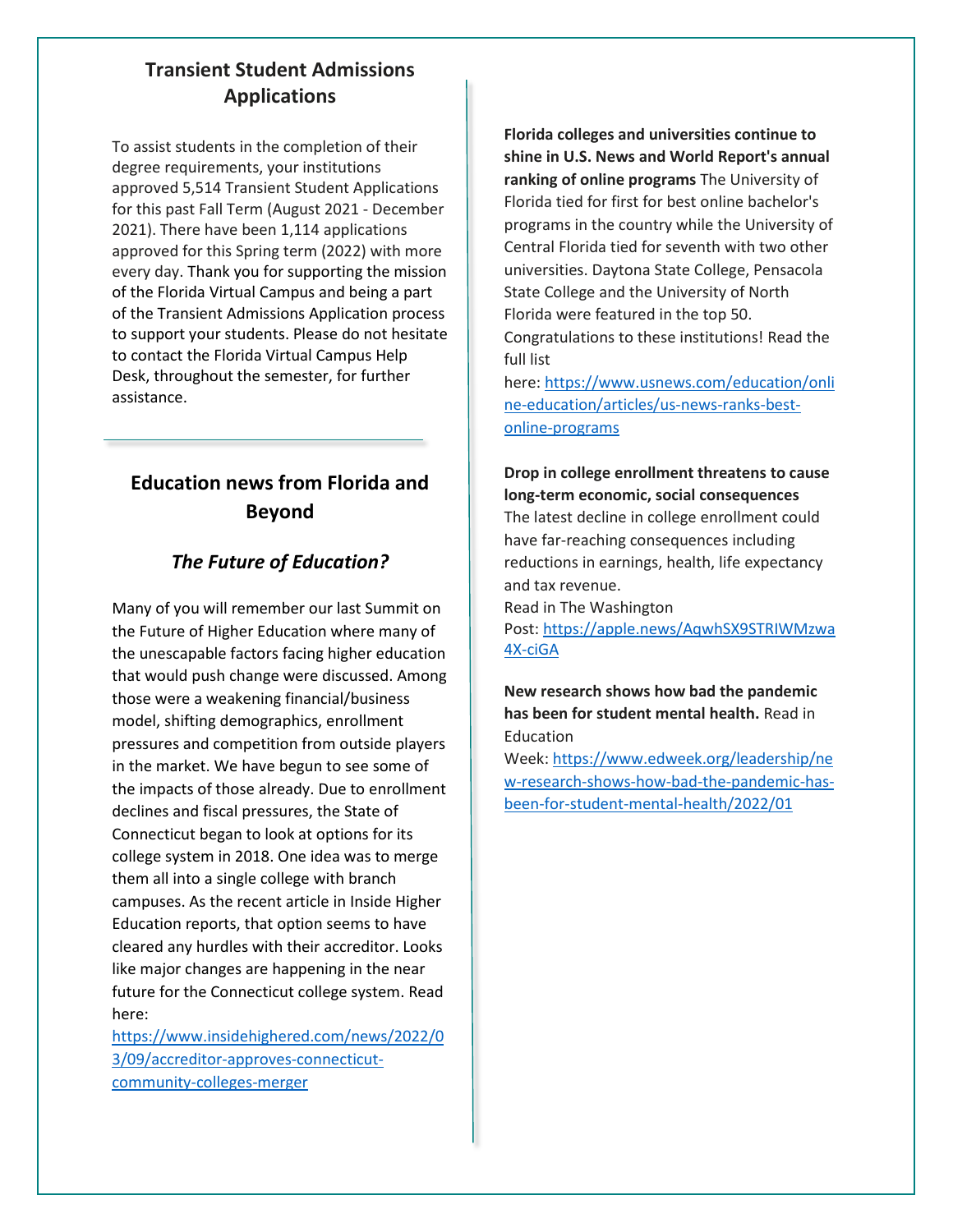# **News from the Florida Instructional Designer Network**



*Florida IDN Professional Development Webinar Series continues in Spring 2022*

The Florida Instructional Designer Network kicked off the Spring 2022 Professional Development Webinar Series in January. Our next webinar, *Age, Gender, and Cultural Biases on Online Course* is scheduled on April 11 from 2:00 - 2:50 p.m. (ET). The guest speaker will be Tina Calandrino from the University of Central Florida.

Visit the IDN website at<https://dlss.flvc.org/idn> for resources and webinar recordings. Subscribe to the listserv and receive newsletters and announcements on professional development, career opportunities as well as rich resources shared by the IDN community members.

#### **News from Florida Academic Success and Quality (FLASQ) Initiative**

Please join us in congratulating the following Florida institutions for having one or more courses recently Quality Matters-Certified:

- Florida Atlantic University
- Florida International University
- Florida State College at Jacksonville
- Polk State College
- University of Florida
- University of North Florida
- University of West Florida



#### **The IDN Digital Badges & Awards Winners**

The IDN Digital Badges Pilot Project in Fall 2021 was a great success. Nineteen IDN community members successfully met the required earning criteria and received the IDN Professional Development Digital Badge & Award. Four guest speakers received the IDN Guest Speaker Award. Congratulations!



The IDN officially launched the digital badges & awards system in January 2022. Qualified IDN event and webinar participants will be awarded digital badges, which they can include in their annual performance review with their employers and proudly share on their social media accounts. Earning Criteria: Participating in at least two IDN webinars/events in Spring 2022, you will earn an IDN Professional Development Award badge. Digital badges and awards are also available for the IDN guest speakers and partners.